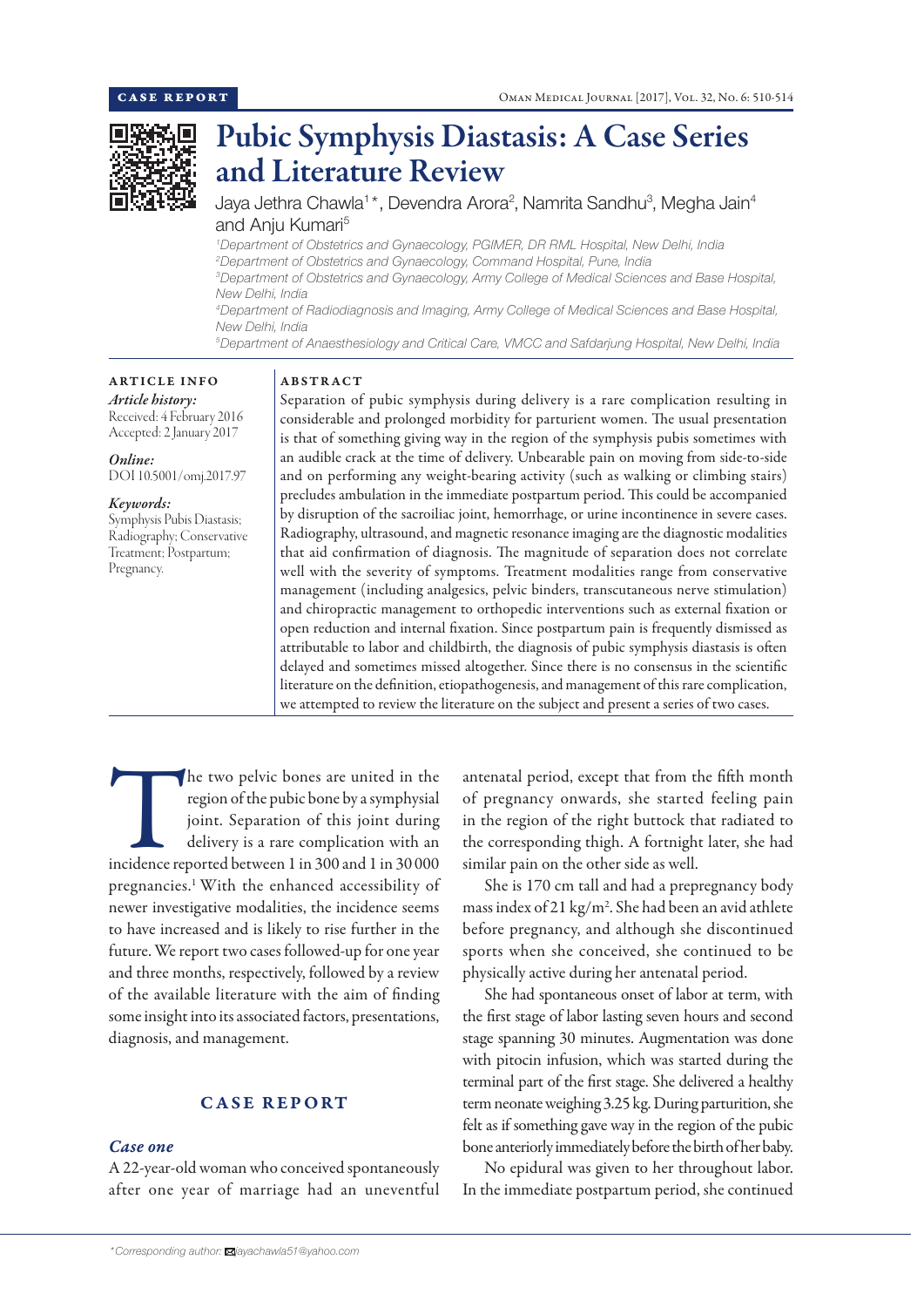

Figure 1: Posteroanterior radiograph of the pelvis of 22-year-old female shows abnormal widening of the pubic symphysis (arrow), measuring 15 mm in maximum transverse diameter. Both sacroiliac joints show no widening or fracture.

to experience pain in the pubic region particularly during movements, which caused obvious restriction of physical activity, such as turning to one side, and weight-bearing activities like walking and climbing stairs, but there was no incontinence of urine or feces. Anti-inflammatory and analgesic drugs were prescribed empirically during the subsequent days. When she continued to experience unbearable pain even a month after delivery, an orthopedic opinion was sought. Posteroanterior (PA) skiagram of the pelvis revealed a gap in the region of the pubic symphysis with the distance between the two bones of nearly 1.5 cm [Figure 1]. This was probably more initially since the skiagram was taken approximately a month postpartum. There was also a vertical displacement in the symphysis. A diagnosis of intrapartum pubic symphysis diastasis (PSD) was made, and the patient was given analgesics, anti-inflammatory drugs, and bed rest in lateral decubitus position. No pelvic binders or surgery were resorted to.

On follow-up, she continued to take analgesics regularly for six months. Thereafter, she has been taking them occasionally. Despite being on regular physiotherapy since the time of diagnosis she is still unable to squat and rise from the ground > 12 months post delivery. However, she can now perform daily activities like walking and climbing stairs easily.



Figure 2: Posteroanterior radiograph of the pelvis shows symphysis pubis diastasis (arrow). Sacroiliac joint shows no fracture or widening.

#### *Case two*

A gravida 4 para 2 (living 1, abortion 1) woman with rhesus negative blood type was referred to us for isoimmunization at 35 weeks gestation. Her middle cerebral artery peak systolic velocity was regularly monitored and she was induced with three doses of prostaglandin E2 at 37 weeks. After a prolonged labor, despite artificial rupture of membranes and pitocin augmentation, she delivered a healthy term female baby weighing 3.5 kg following a mediolateral episiotomy at 37+4 weeks. No Mc Roberts maneuver or epidural analgesia was offered to the patient at any time during her labor. Immediately post delivery, she was unable to walk, get up from her bed, turn from side-to-side or hold her child due to severe pain in the region of the pubic symphysis. A palpable, tender swelling was present in the same region. There was no associated incontinence. She delivered a baby weighing 4 kg in a previous pregnancy without any complications.

On abdominal examination, the patient had tenderness in the right iliac fossa. Vaginal examination revealed a tender right fornix.

On pelvis X-ray PA view, a gap in the region of pubic symphysis was visualized, suggesting the diagnosis of PSD [Figure 2]. On further investigation, magnetic resonance imaging (MRI) of the pelvis revealed an increased distance between the pubic rami measuring 16 mm in the midline with disruption of associated ligaments. It also showed a loculated, irregularly marginated collection in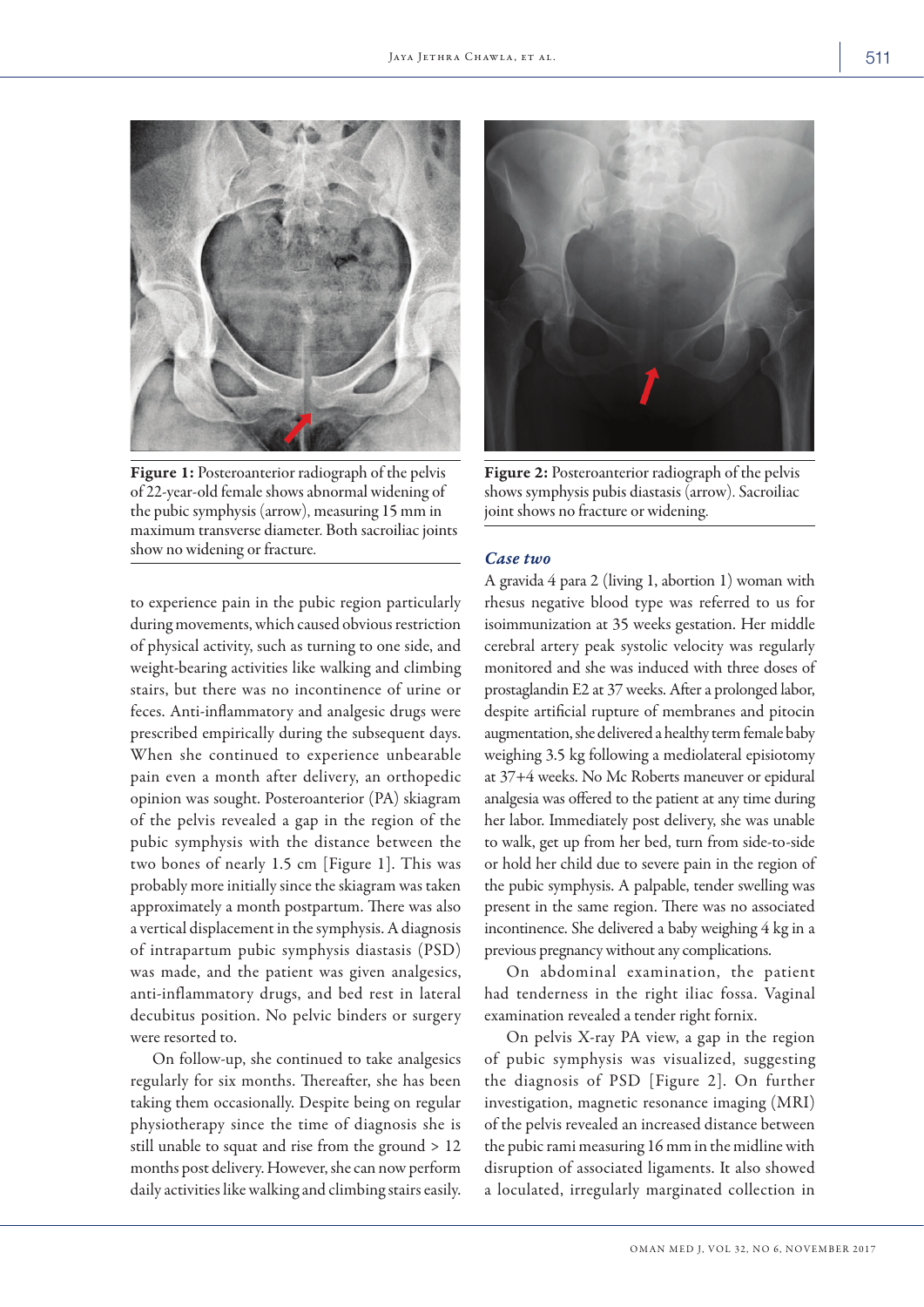

Figure 3:(a) Axial and (b) coronal T2-weighted magnetic resonance images confirms the X-ray finding in the same patient and shows wide separation of symphysis pubis (arrow). There was associated fluid collection and hematoma (arrowhead).

relation to the pubic symphysis extending anteriorly and posteroinferiorly communicating along the tract between the two pubic rami. The sacroiliac articulation, however, was unaffected [Figure 3a].

A fortnight later, the patient developed a soft tissue swelling in her vulva predominantly on the right side. It was tender, inflamed, and excruciatingly painful. The following day when her incision and drainage was planned under general anesthesia in liaison with team from orthopedics, the medial side of right labium majus developed a sinus draining copious amounts of pus. During incision and drainage of this abscess, the orthopedicians could not identify any communication of the sinus tract with the pubic symphysis. Thus, we concluded that this was an incidental development not directly related to the collection in the region of the diastasis. Review MRI confirmed the suspicion [Figure 3b].

At three-month follow-up, the patient was able to walk more than a few meters without help. Weightbearing activity, turning from side-to-side, climbing stairs, and squatting were still not possible.

## DISCUSSION

PSD is a rarely encountered and often underreported complication of pregnancy. This makes it difficult to elucidate the associated high-risk factors, symptom complex, and management algorithm.

The pubic symphysis is a secondary cartilaginous joint which under mechanical pressure and the influence of hormones progesterone and relaxin, relaxes by about 3–7 mm starting the first trimester of pregnancy.<sup>2</sup> According to a study that assessed the dynamics of pubic symphysis during labor and postpartum, using ultrasonography, widening of symphysis took place in 59% to 94% parturients depending upon the exact site studied. The magnitude of widening varied from 9% to 139% of the original gap.3

Traditionally, as advocated by Hagen,<sup>4</sup> a separation of more than 1 cm postpartum is said to be pathological and defines symphysial diastasis. However, several studies have demonstrated that there is no definite correlation between the magnitude of separation and severity of symptoms.<sup>4,5</sup>

In our first case, the lady was a primigravida with an athletic body and short span of labor. In the second case, she was a homemaker, thus relatively more sedentary and had a prolonged course of induction and labor. Neither woman had a history of epidural analgesia and shoulder dystocia or Mc Roberts maneuver associated with their case. The diverse histories led to a common pathway of diastasis and similar restriction of physical activity. Management was also conservative in both cases. Upon review of the literature, no factor was consistently associated with the occurrence of diastasis.



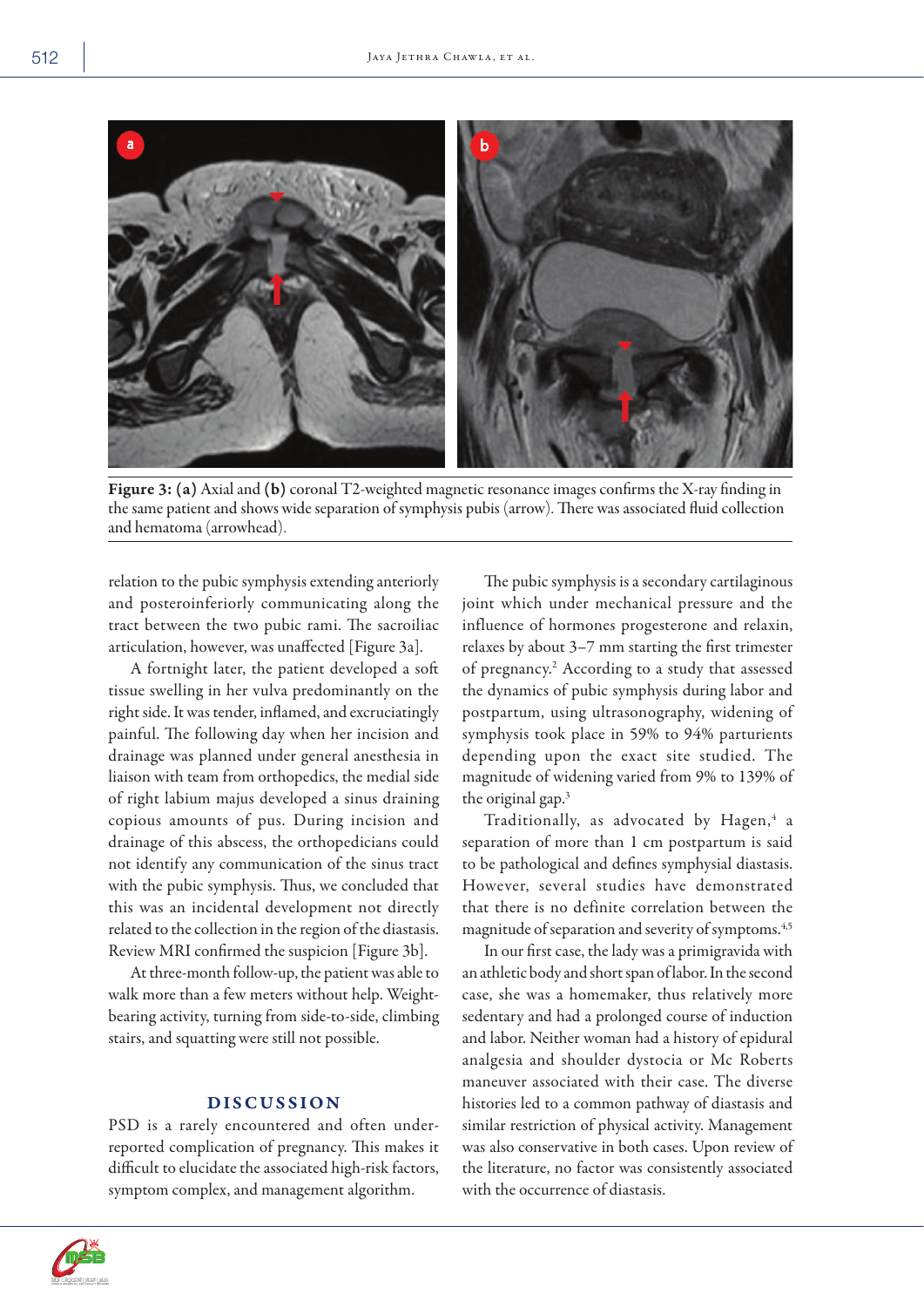Cowling et al,<sup>6</sup> reported a case of a primigravida with 5.4 cm separation intrapartum, with a loud crack audible just before delivery coupled with severe low back pain and difficulty in leg raising and hip flexion that was treated using a pelvic brace. Their case was associated with precipitate labor and Mc Roberts maneuver.6

In another report, history of macrosomia, prolonged second-stage of labor and epidural analgesia were associated with PSD.7 An association has also been seen with shoulder dystocia.<sup>8</sup>

In a report by Gräf et al,<sup>9</sup> a multiparous patient who experienced shoulder dystocia managed by Mc Roberts maneuver and suprasymphysial pressure developed symphysial separation of 60 mm and was treated with open reduction and internal fixation with good clinical outcome.

Primiparity and multiple pregnancies were identified as risk factors in a study from South Korea.10 Henry reported postpartum diastasis of 24 mm in a primipara who had a history of active, athletic pursuit. They used chiropractic interventions such as transcutaneous electrical nerve stimulation, moist heat, and low force chiropractic adjustments of L4, L5, sacrum and innominate bones in addition to a sacroiliac belt.<sup>11</sup>

Many reports of operative management of diastasis including open reduction with internal fixation, external fixation, and local infiltration and stabilization of the posterior pelvic ring using minimally invasive surgery have been reported.12–14 Common indications for operative management include, traumatic rupture, failure of conservative therapy, or persistence or recurrence of symptoms after puerperium. Parker et al, $13$  suggest that surgical correction should be offered if the diastasis is more than 3 cm wide.One case report has also supported neuromodulation with spinal cord stimulator.15

We conclude that various high-risk factors such as primiparity, abnormally greater or less duration of labor, shoulder dystocia, Mc Roberts maneuver, and epidural anesthesia are associated with the phenomenon of PSD. The magnitude of separation, however, does not correlate well with severity of clinical features. Management of each case has to be individualized. However, conservative therapy offers resolution of symptoms in the majority of cases.

Not having a radiograph of the immediate postpartum period is both a weakness of the first case report and its strength, since it led to the second case

being more promptly and thoroughly investigated. It serves to highlight the low index of suspicion for this entity among practitioners.

# **CONCLUSION**

PSD is a rare complication of labor. It should be suspected in any patient who complains of something giving way during parturition followed by excruciating pain in the region of the pubic symphysis, particularly during weight-bearing activity. An abnormally long or short duration of labor, shoulder dystocia, Mc Roberts maneuver, and epidural anesthesia have been found to be associated with this complication as per the literature reviewed. History of active, athletic pursuit should be regarded as a high-risk factor for this pathology. MRI evaluation in addition to conventional radiography can add valuable clues to the diagnostic workup. This case series serves to make obstetricians and orthopedic surgeons consider this differential in a relatively low-risk population.

#### *Disclosure*

The authors declared no conflicts of interest.

### references

- 1. Snow RE, Neubert AG. Peripartum pubic symphysis separation: a case series and review of the literature. Obstet Gynecol Surv 1997 Jul;52(7):438-443.
- 2. Kharrazi FD, Rodgers WB, Kennedy JG, Lhowe DW. Parturition-induced pelvic dislocation: a report of four cases. J Orthop Trauma 1997 May;11(4):277-281,discussion 281- 282.
- 3. Rustamova S, Predanic M, Sumersille M, Cohen WR. Changes in symphysis pubis width during labor. J Perinat Med 2009;37(4):370-373.
- 4. Hagen R. Pelvic girdle relaxation from an orthopaedic point of view. Acta Orthop Scand 1974;45(4):550-563.
- 5. Scriven MW, Jones DA, McKnight L. The importance of pubic pain following childbirth: a clinical and ultrasonographic study of diastasis of the pubic symphysis. J R Soc Med 1995 Jan;88(1):28-30.
- 6. Cowling PD, Rangan A. A case of postpartum pubic symphysis diastasis. Injury 2010 Jun;41(6):657-659.
- 7. Khorashadi L, Petscavage JM, Richardson ML. Postpartum symphysis pubis diastasis. Radiol Case Rep 2015  $Nov; 6(3): 542.$
- 8. Nitsche JF, Howell T. Peripartum pubic symphysis separation: a case report and review of the literature. Obstet Gynecol Surv 2011 Mar;66(3):153-158.
- 9. Gräf C, Sellei RM, Schrading S, Bauerschlag DO. Treatment of Parturition-Induced Rupture of Pubic Symphysis after Spontaneous Vaginal Delivery. Case Reports in Obstetrics and Gynecology;2014(2014):485916.
- 10. Yoo JJ, Ha Y-C, Lee Y-K, Hong JS, Kang B-J, Koo K-H. Incidence and risk factors of symptomatic peripartum diastasis of pubic symphysis. J Korean Med Sci 2014 Feb;29(2):281-286.